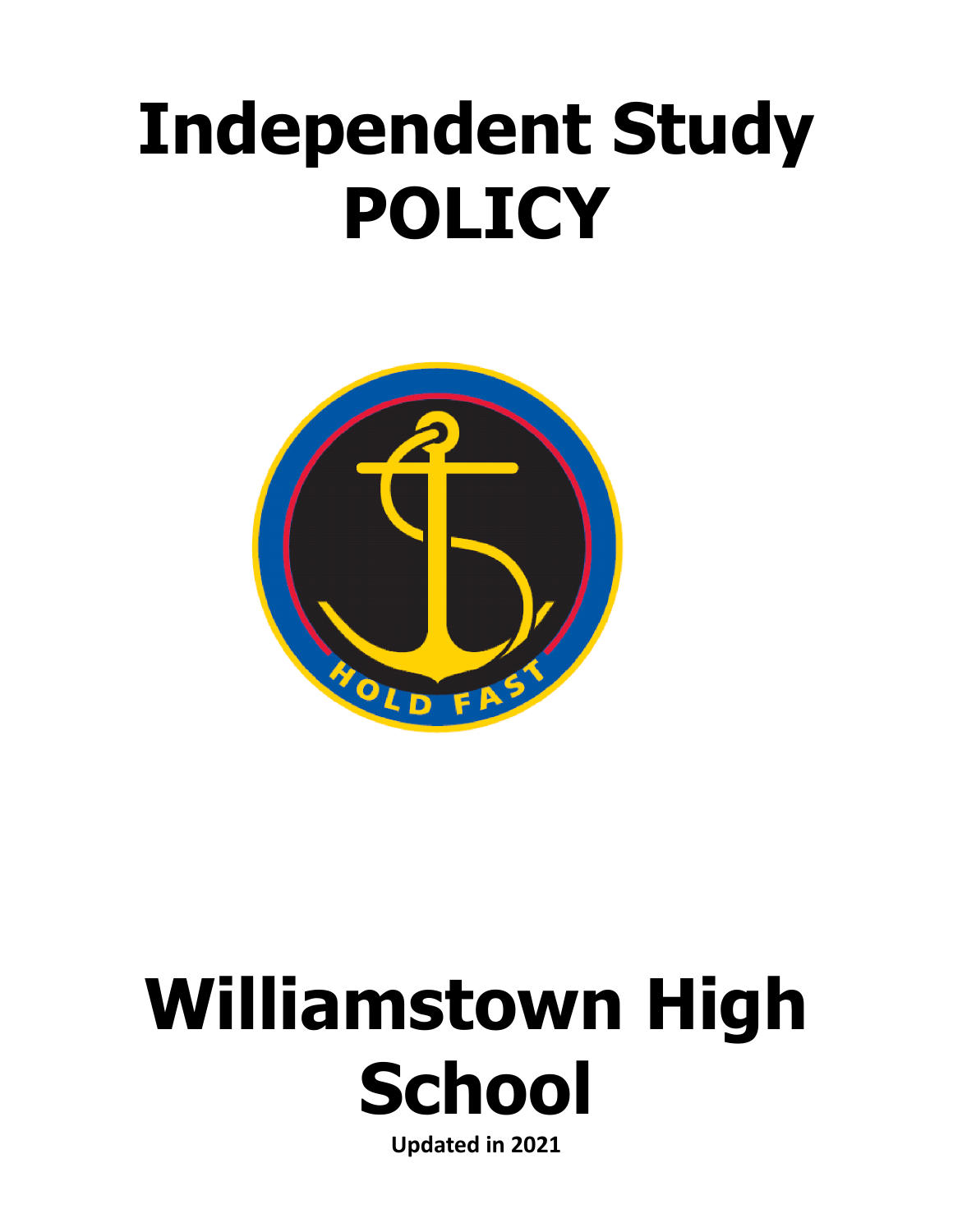### **Independent Study Policy**

#### **1. Rationale**

At Williamstown High School students are encouraged to enhance their learning by completing regular independent study that includes reinforcing the content covered in class, completing directed, negotiated and independent homework tasks, revising notes for tests/exams, and dedicated independent reading time.

#### 2. **Purpose**

With support from teachers and family members students should develop a study routine in line with a balanced school program, which incorporates a combination of being active, socialisation, down-time and part-time work (where applicable). This also teaches students to be organised as they learn to plan and prioritise their time using the study planner and other eLearning tools, such as Google Classroom and Compass.

#### 3. **Implementation**

#### **Students should:**

- Take responsibility for their own learning by completing independent study on time and to their best of their ability.
- Maintain an effective study planner.
- Communicate to the teacher and/or family if there are any difficulties/issues.
- Develop good learning and study habits with the support of the teacher and family.
- Catch up on work missed in consultation with the teacher.

#### **Teachers should:**

- Set tasks that are purposeful and meaningful, and reinforce students' learning by following on in class from set tasks.
- Ensure students are aware of the work to be completed and encourage students to use the study planner to record tasks and due dates. Regularly check the study planner.
- Differentiate tasks where appropriate to support all students at the point of need.
- Provide timely and effective feedback to students, where appropriate.
- Take into consideration the workload of students so that they can manage their workload effectively, by having discussions with the students and other teachers.

#### **Families should:**

- Encourage students to establish good independent study patterns through a study routine/planner.
- Provide a quiet area dedicated to independent study.
- Support the independent study practices of students, without completing work for them, and acknowledge success as they complete it.
- Provide opportunities for students to demonstrate their learning through discussing their homework or ideas/topics being taught in class.
- Encourage the use of, and regularly check, study planners and other eLearning platforms to enhance/assist with organisation and communicate with teachers. E.g. Google Classroom, Compass, etc.

#### **4. Specific procedures**

#### **Recommended time for independent study**

Students should aim to complete regular independent study in line with a negotiated study routine with their teachers and family.

In the senior school, the work demands will increase and there will also be increased demands on the weekend, particularly during SAC and examination periods.

SEALP students should look to the year ahead of their actual year level to gauge how much time they should spend on independent study e.g. Year 8 SEALP student should complete 90 minutes of independent study.

These are recommended times only and should be discussed with the student, teachers and families. There may be days where students have extracurricular or family commitments. Students should take this into consideration when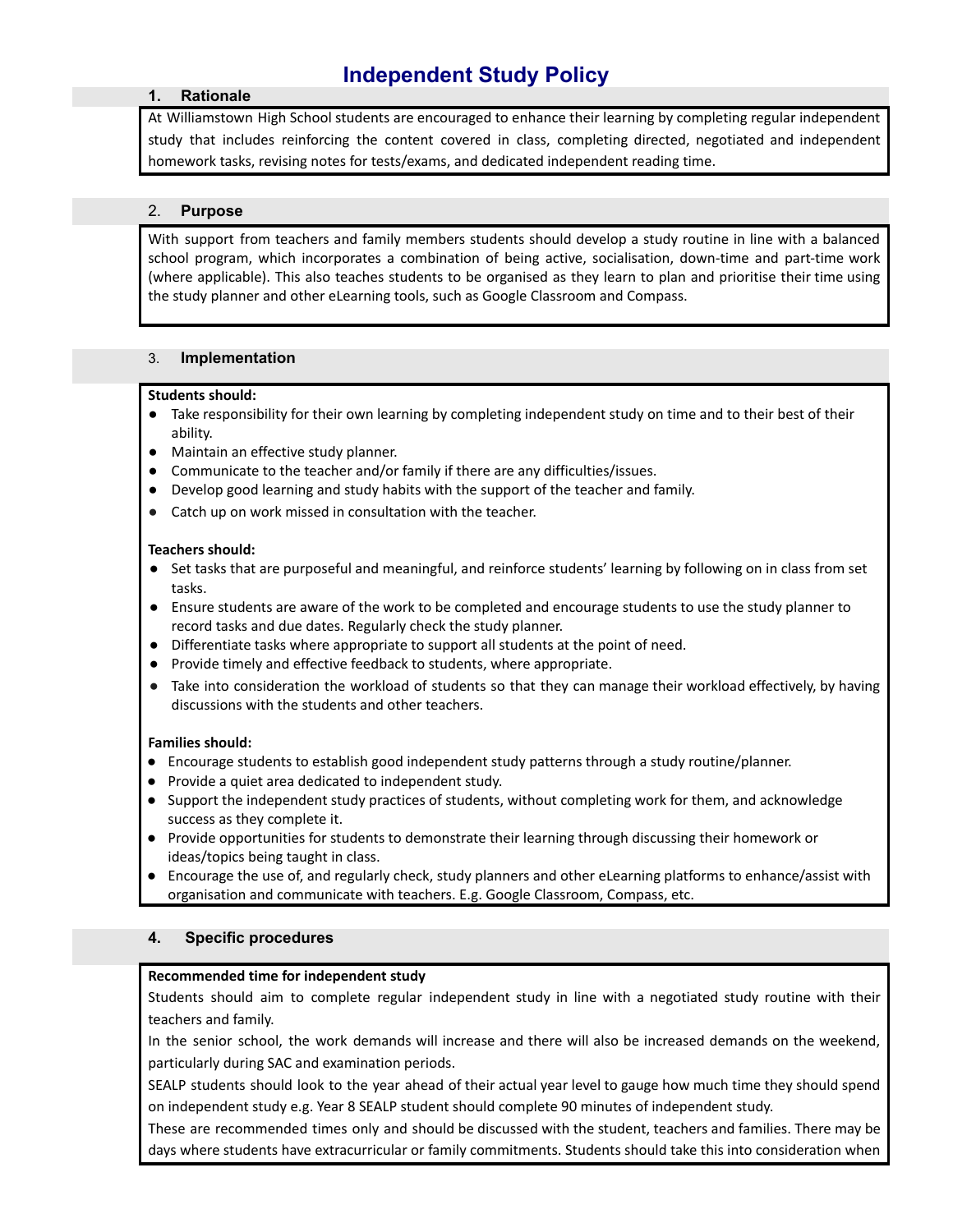planning their study routine, to allow time for independent study within the daily recommended times for each year level:

| ievei.  |             |
|---------|-------------|
| Year 7  | 60 minutes  |
| Year 8  | 80 minutes  |
| Year 9  | 90 minutes  |
| Year 10 | 120 minutes |
| Year 11 | 150 minutes |
| Year 12 | 180 minutes |

#### **Independent Reading**

Williamstown High School encourages all students to complete approximately 30 minutes of sustained reading daily on a text<sup>1</sup> of their choice. Students are supported at school with a period dedicated to an independent reading session in English each week. Families should reinforce this at home.

Text can be any reading material of the student's choice i.e. newspaper, online articles, blogs, novels, magazines, etc.

#### 5. **Evaluation and review**

. This policy was ratified by the School Council in 2021 and will be reviewed as part of the 3 year school's review cycle and in the event of any incident which may prompt a review of the policy.

#### **6. Definitions & references**

**Independent study** refers to the directed homework set in class, and the self-directed work students do at home, guided by the content they are studying in class, to reinforce their own understanding. This can also include revision for tests and exams. It is recommended by the teacher, but not enforced.

#### **Homework:**

**Directed homework** is set regularly by the classroom teacher, and relates to class learning. These tasks are aimed to encourage independence, positive work habits, and organisational and time management skills. These tasks will either prepare students for new topics via research, or reinforce learning via practice.

**Negotiated homework** is modified homework requested by families, in consultation with the student and teacher, to individualise the learning and support of the individual student's needs. This is for the purpose of targeting a particular need and may replace the directed homework in some cases.

**Independent homework** is work initiated by the student, with support of their teacher and family, to complete work based on their own interests and/or school tasks or projects. These homework tasks are not school requirements, will be in addition to the directed homework, and are not corrected by the teacher unless the teacher chooses to, or it is part of the subject requirement. Independent homework should not add undue time or pressure to interfere with a student's balanced school program.